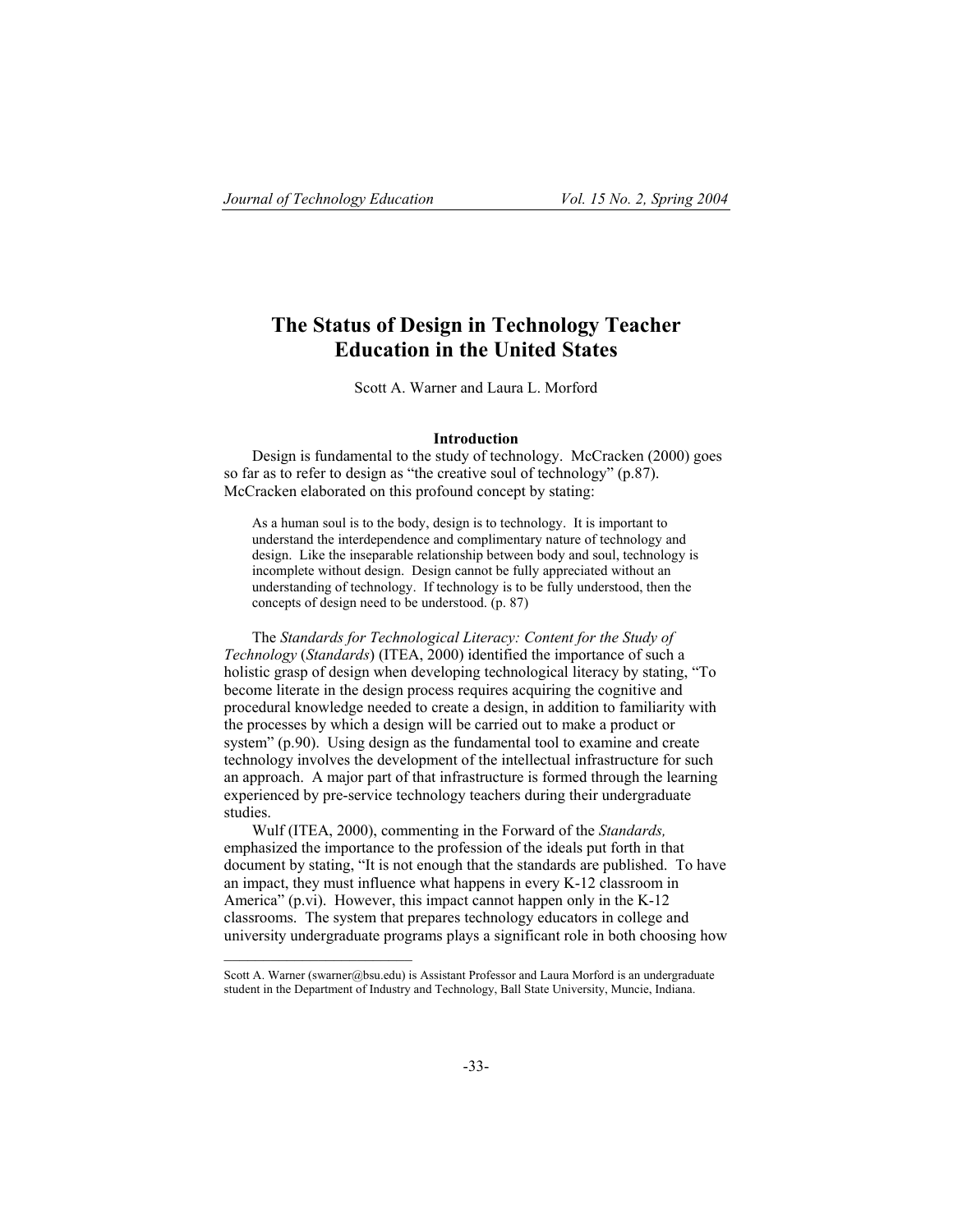technological literacy will be interpreted through technology education, and in preparing future teachers who will then apply those interpretations in the K-12 classrooms. If the *Standards* are to serve as a common framework for the development of technological literacy, it would then follow that a broad understanding of the influence of design in the study of technology ought to be a matter of importance to the profession.

 In the *Standards*, design is a theme that is woven throughout the many benchmarks and is identified specifically as 4 of the 20 overall standards The emphasis on design in the *Standards* begs the need for a definition and description of design. The document describes the characteristics and general processes of technological design by stating:

Technological design is a distinctive process with a number of defining characteristics: it is purposeful; it is based on certain requirements; it is systematic, it is iterative; it is creative; and there are many possible solutions. These fundamental attributes are central to the design and development of any product or system, from primitive flint knives to sophisticated computer chips. (p.91)

This description of technological design is far more enlightening to the reader than many of the historical definitions that have preceded it in the realm of technical education. Steinen (1977) simply stated, "Design could be defined as a plan" (p.3). Lindbeck (1963) asserted that, "By definition, designing is creative planning to meet a specific need" (p.16). Micheels and Sommers (1963) described the introduction of students "to the broad concepts of design . . . [through] initial experiences in problem solving by the use of tools and materials" (p. 156).

Other professions that deal with technical design, such as architecture and industrial design, provide descriptions and definitions of design from which technology education can benefit. Lawson (1997) used comparisons to sport and music when describing design as a skill:

Design is a highly complex and sophisticated skill. It is not a mystical ability given only to those with recondite powers but a skill which, for many, must be learnt and practiced, rather like the playing of a sport or a musical instrument. (p.11)

Lawson later makes the point that design, like all skills, requires practice and repeated use for it to become a completely intuitive act. According to Lawson:

It is in the very nature of highly developed skills that we can perform them unconsciously. So it is with design. We probably work best when we think least about our technique. Beginners however must first analyze and practice all the elements of their skill and we should remember that even the most talented of professional golfers or musicians still benefit from lessons all the way through their careers. (pp. 11-12)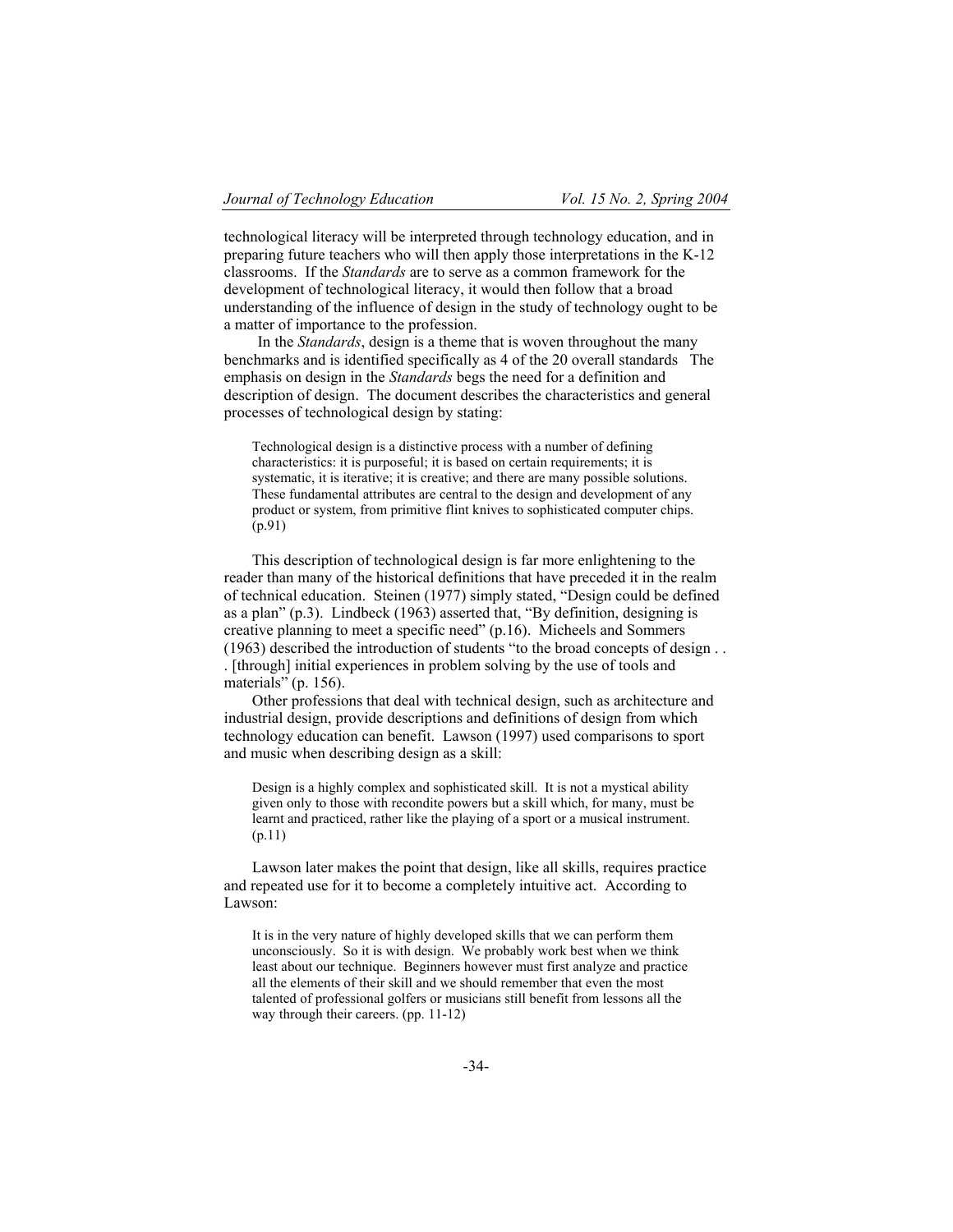Schön (1983) perhaps best summarizes all of the various attempts to describe and define the process of technical design by stating:

A designer makes things. Sometimes he makes the final product; more often, he makes a representation – a plan, program, or image – of an artifact to be constructed by others. He works in particular situations, uses particular materials, and employs a distinctive medium and language. Typically, his making process is complex. There are more variables – kinds of possible moves, norms, and interrelationships of these – than can be represented in a finite model. (pp. 78-79)

All of these descriptions of design seem to contain commonalities in their basic conceptual framework. However, the very nature of design leaves plenty of room for unique interpretations of both how the process of design is done and how it can be taught.

#### **Purpose and Need for the Research**

With design taking such a prominent role in the *Standards*, a measure of the current status of such courses in technology teacher education provides a quantitative foundation for further investigation into the nature and role of design toward achieving technological literacy. This research was designed to be the first in a series of studies to determine the nature and scope of the study of design in the undergraduate experience of technology educators. Essentially, this study and its follow-ups are intended to provide reference marks about how the ideals of the practice of design, put forth in the *Standards,* are played out in the preparation of undergraduate students in technology education. The intent of this specific research effort was to take a measure of the status of the study of design as a part of those undergraduate experiences.

Reed (2002), Lewis (1999), Foster (1996), and Foster (1992) found declining numbers of research efforts being conducted in technology education. Furthermore, Lewis also identified a number of areas in need of research. Examples of those areas that directly apply to the need for this study include (a) "Questions pertaining to technological literacy" (p.43), (b) "Questions pertaining to technology and creativity" (p.46), (c) "Questions pertaining to curriculum change" (p.48) and, (d) "Questions that focus on teachers" (p. 50). In a preliminary review of the literature, Warner (2003) found that there was no specific analysis of the status of the study of design in undergraduate technology teacher programs. The increasing importance of the role of design toward the quest for developing technological literacy in students made this finding a key point in recognizing the need for this study. As a result, the identified lack of literature and data for analysis provided the impetus to perform a more detailed investigation.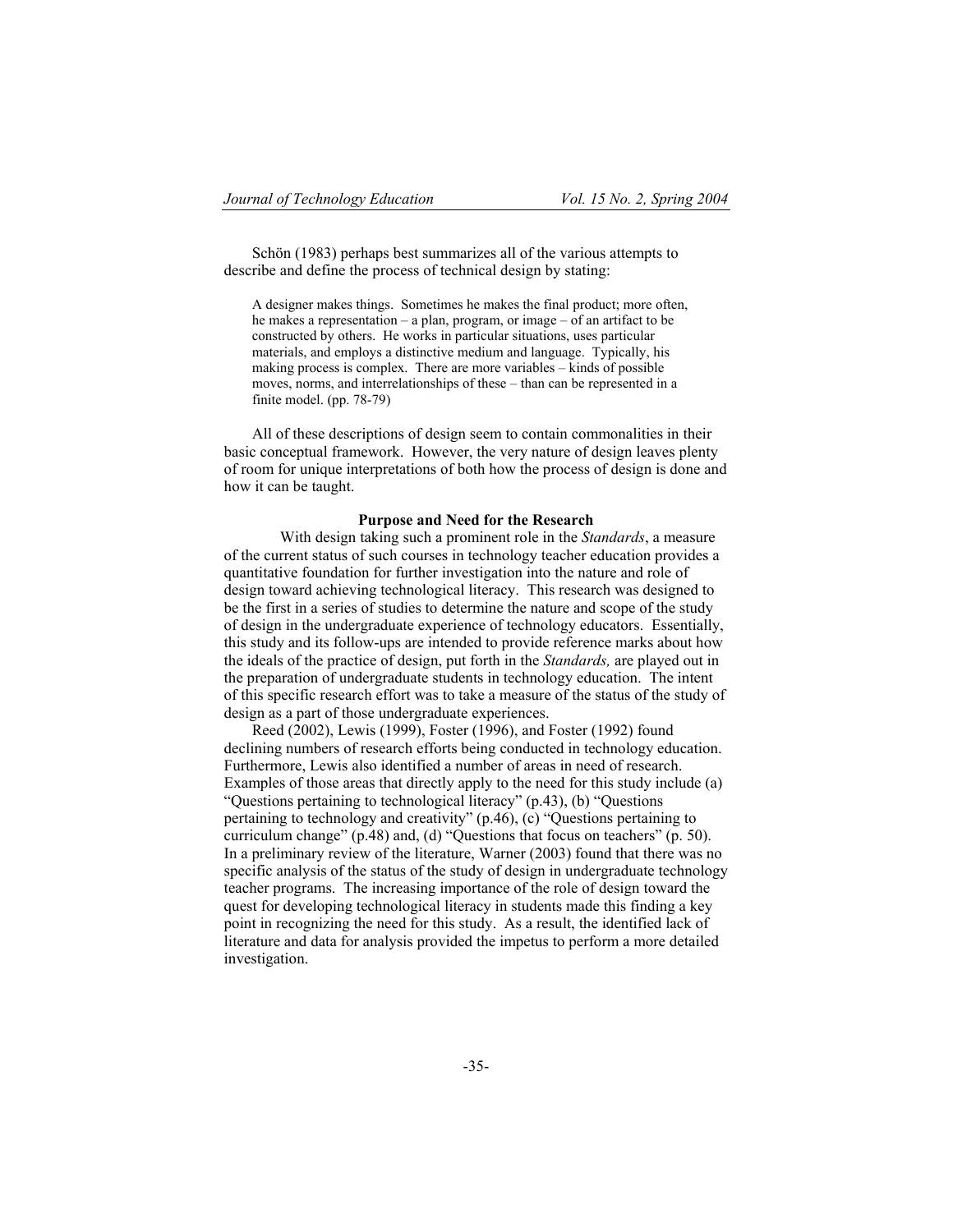#### **Method**

#### *Limitations*

The researchers chose only to examine and then quantify the status of design related courses. Crowl (1993), Tuckman (1988), and Gersten (n.d.) described the nature of such descriptive research as simply observing and describing the variables, as they exist across a given population. Gersten further observed that descriptive research could provide quantitative data, which can then be used to ". . . help us understand common implementation problems and other pressing problems in current practice. However, despite the rich insights they [descriptive studies] often provide, they can not serve as evidence of effectiveness" (p. 2). The researchers felt that a descriptive study of this issue would be a necessary first step toward developing a database for later research on the effectiveness and influence of the different approaches to the study of design in technology teacher education.

#### *Definition of Terms*

Two basic descriptors for the study of design courses were agreed upon: technique-based or synergistic. Buchanan (1998), Lawson (1997), and Narvaez (2000) addressed the idea that most design programs in subject areas such as architecture, engineering design, and industrial design organize their programs of study in such a fashion. Specifically, technique-based courses are focused on the technical aspects of design. Buchanan (1998) calls these technical aspects the "basic skills suited to the needs of the trade, but little else" (p. 64). For example, these types of courses might focus on techniques such as technical drawing, mechanical drafting, computer-aided drafting, and model making. Synergistic-based courses combine the technical skills with the overall thinking processes of design. Narvaez (2000) refers to these types of courses as "the meta-structure of design" (p.38) in that they look at and use the design process and all of its constituent techniques in a broad context. Buchanan (1998) argued that the synthesis of the skills of technique with the design thinking process in the synergistic courses "add[s] to these skills other elements of learning that contribute to the formation of a liberally educated professional" (p. 64). Lawson (1997) further expanded on the characteristics of a synergistic approach to technical design by making the connection to the arts through the following statement:

For many of the kinds of design we are considering, [architecture, interior design, graphic product design, product and industrial design and, urban and landscape design] it is important not just to be technically competent but also to have a well-developed aesthetic appreciation. Space, form, and line as well as color and texture are the very tools of the trade for the environmental, product or graphic designer. The end product of such design will always be visible to the user who may also move inside or pick up the designer's artifact. The designer must understand our aesthetic experience, particularly of the visual world, and in this sense designers share territory with artists. (pp. 10-11)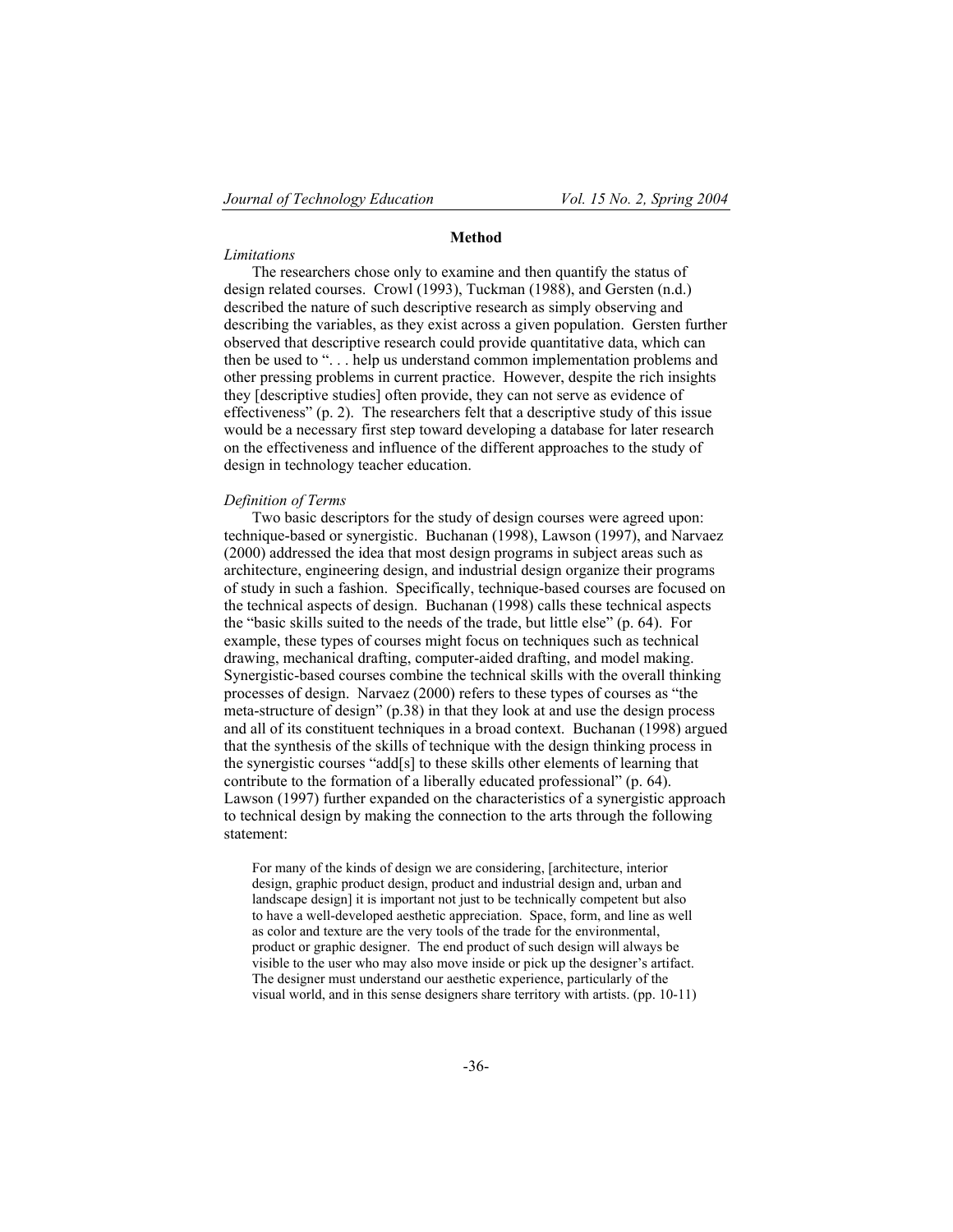Generally, synergistic courses were called things such as industrial design, product design, or design processes (Warner, 2003).

#### *Assumptions*

It is important to note that from the beginning of the research, the assumption was made that most, if not all, technology teacher education courses used or contained some component of design. However, for the purposes of this research, it was decided to investigate only courses that were explicitly focused on design techniques or the overall design process. It was further assumed that many technique-based courses would include synergistic segments and that synergistic courses might also include aspects of teaching specific designrelated skills. Therefore, the researchers sorted the courses based on the primary focus of the content, as determined from the various forms of course descriptions.

The raw data were collected between the months of May and November 2002. It was assumed that the data reflected the most recent structure and content of the undergraduate courses in technology teacher education offered at the universities and colleges included in the final pool. It was further assumed that the review of the list of design-focused courses, completed by the representative from each technology teacher education program, was complete and accurate and reflected only the design-focused courses offered through the program.

### *Research Questions*

The researchers first organized their approach to the study by creating a series of questions and developing a strategy for collecting the raw data. The fundamental questions were:

- 1. What was the number of undergraduate technology teacher education programs nationwide?
- 2. What was the number of design-focused courses offered at those programs?
- 3. What were the titles of those courses?
- 4. How many design-focused courses were primarily structured to teach the techniques of design and how many were primarily synergistic in their content structure?
- 5. How many design-focused courses were electives and how many were program requirements?
- 6. Was there any pattern to the geographic distribution of the technique-based and synergistic design courses?

## *Data Collection*

The strategy for collecting the data involved first identifying the undergraduate programs in technology teacher education and then accessing the specific information about course offerings and course content. The initial selection of programs to be examined came from the list of institutional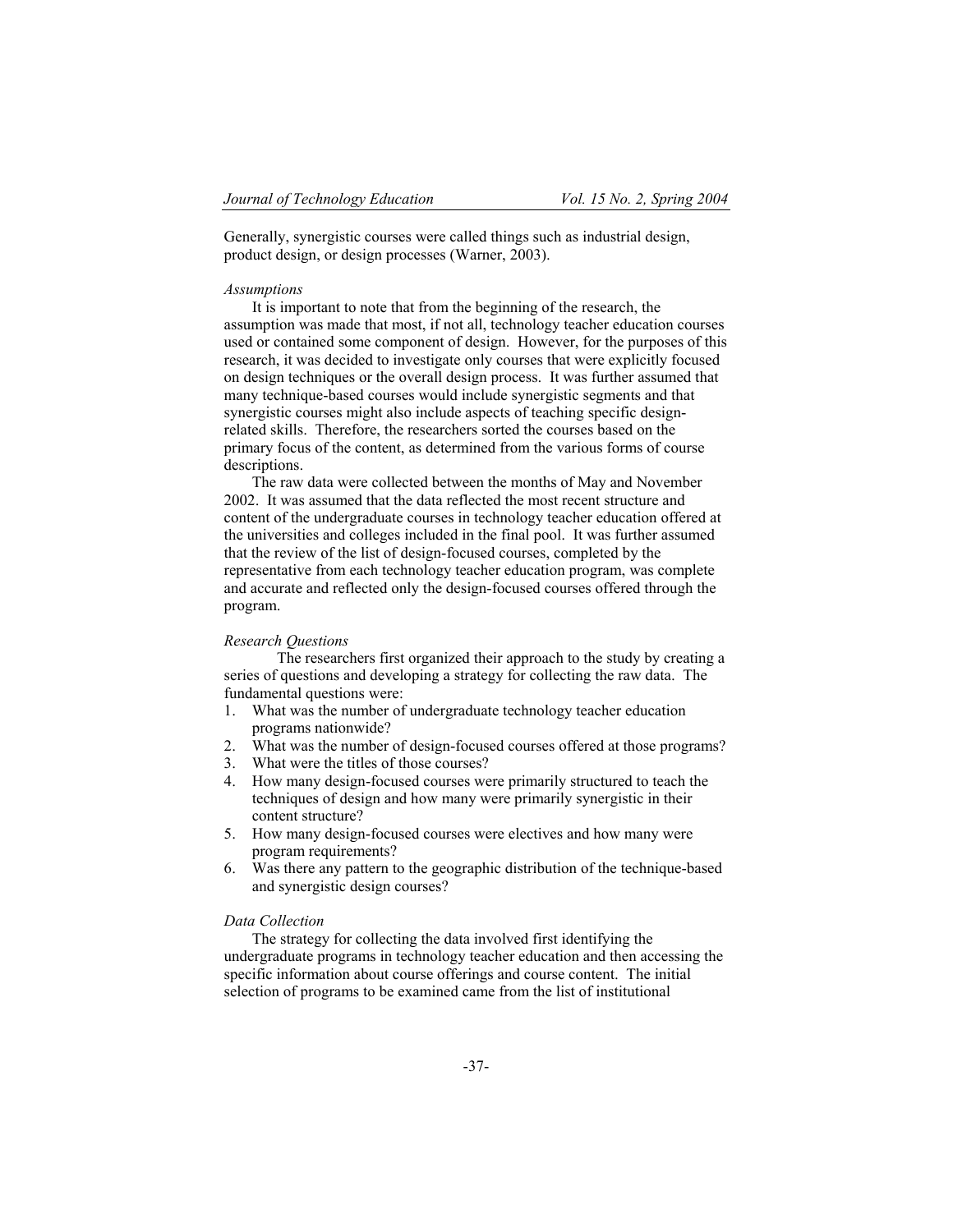members of the International Technology Education Association (ITEA) posted on the ITEA web site (http://www.iteawww.org/J4.html) as of May 2002. At that time there were 64 institutional members listed. After filtering for appropriateness for inclusion, the total number of undergraduate technology teacher education programs examined was reduced to 60. Programs were excluded from this study for one or more of the following reasons:

- 1. The university or college did not have an undergraduate program in technology teacher education.
- 2. The university or college did not have a technology teacher education program.
- 3. The university or college was located outside of the United States.

Three additional technology teacher education programs were eliminated because they were in the process of closing, resulting in 57 programs being used for this research.

The primary source for the data collected was the information provided by the university or college on its Web page. Some programs provided the course listings and individual course descriptions on their departmental Web pages. Other departments provided only general program descriptions. In these latter situations, the researchers accessed the university or college undergraduate catalog through the Internet. For the vast majority of programs, the Internet proved to be productive in locating both the program curriculum and the individual course descriptions. For a small number of programs, it was necessary to make personal contact with either the department chairperson or with the admissions director of the university or college to request that a copy of the university catalogue be sent through the regular mail. For a few courses, it was also necessary to contact a representative from the program and ask for additional information concerning course content and/or request a copy of the class syllabus.

The raw data were collected for each school and a list of courses that fit the description of being design oriented were then presented to the respective department chairperson or the identified departmental representative for technology teacher education. The contact with the representative was initially made through an e-mail message. Subsequent contacts were made, as needed, through additional e-mail messages, facsimiles, and direct telephone calls. The departmental representative was asked to confirm the list of identified designoriented courses or to make changes accordingly. The messages included a brief description of the research, brief definitions of synergistic and techniquebased design courses, a list of the identified courses from that college or university, and an indication of the status of the class as being either a requirement for the program of study or an elective. Responses from the program representative were included to help provide direct input into the study from each of the schools. Once the list of courses was confirmed or adjusted by the school's representative, it was then reviewed by the researchers, who then organized them by the published course description and categorized them as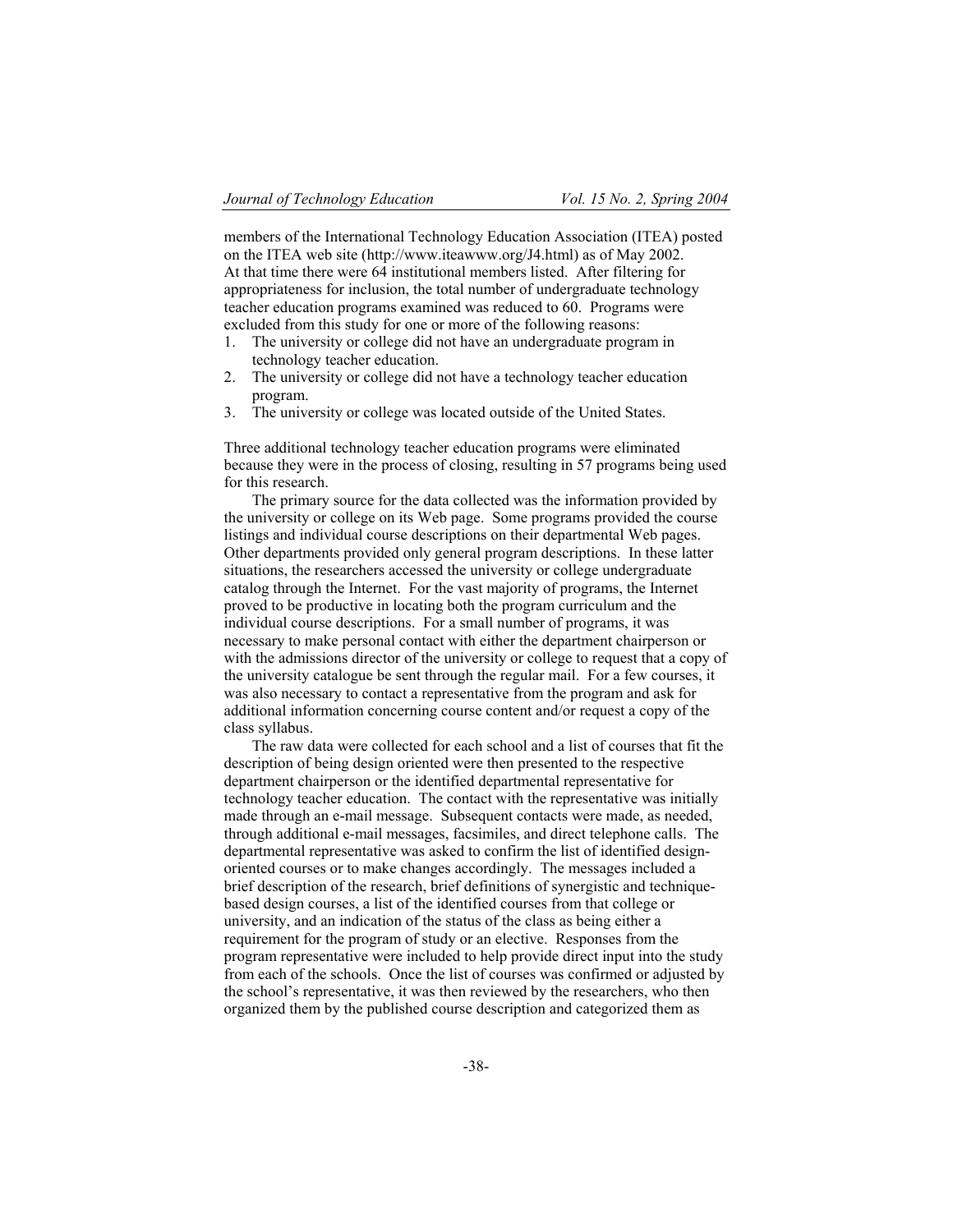being either technique-based or synergistic in approach. The data were tabulated, first for each school, and then as part of a collective database of the status of the study of design across the United States. The results were then used to address the questions set forth by the researchers.

#### **Results**

The researchers were persistent in acquiring the data from each of the identified schools  $(N = 57)$ . This persistence paid off in that all responses were received from all of the schools.



*Figure 1.* Comparison of technique-based to synergistic design courses.

The research determined that there were 431 courses focused on the study of design at the 57 programs examined. The breakdown of the courses into their respective categories was 373 technique-based courses and 58 synergistic courses (see Figure 1). The average was 7.6 courses per program that focused on the study of design. The statistical outliers of this particular measure had one school with 21 design courses and two programs with just one such class (see Figure 2). The required courses numbered 140 technique-based and 35 synergistic-oriented (see Figure 3). Only 38% of all technique-based courses were identified as required toward graduation, whereas 60% of the synergistic courses were identified as required for the completion of the degree (see Figure 4). The nationwide ratio of technique-based courses to synergistic courses was a little more than six to one. However, some programs were notable in the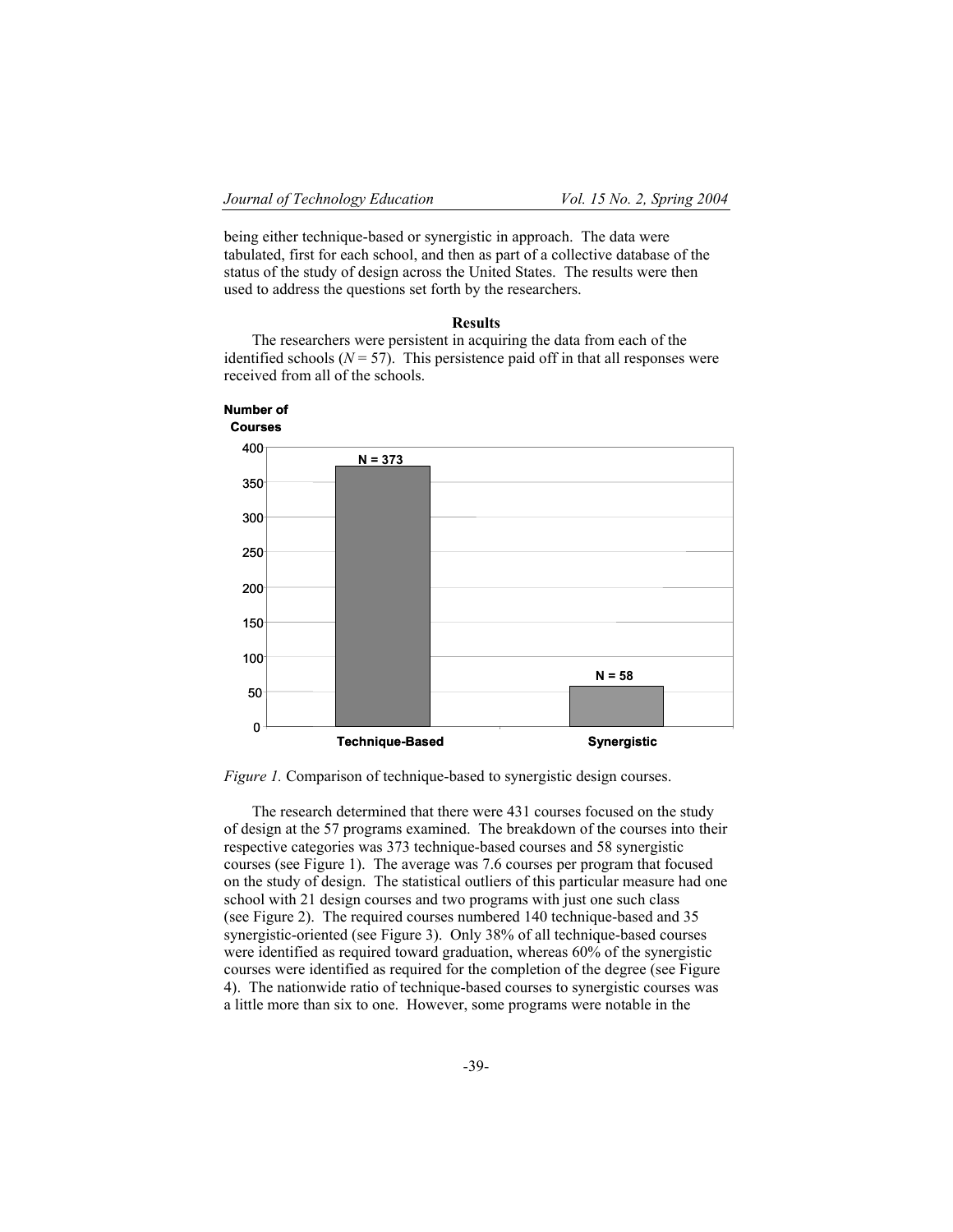extremes of their class ratio. One extreme had several schools with a large number of technique-based courses and few or no synergistic courses. A specific example had 15 technique-based courses and no synergistic courses. Several other schools had similar ratios. At the other extreme, a few schools had a large number of synergistic courses. The most notable example had six synergistic courses and no specific technique-based courses.



*Figure 2.* Distribution of design courses among the programs studied  $(N = 57)$ .

The titles of the more popular courses in each of the two categories are reported in Table 1. Not surprisingly, the most popular technique-based course title, with 79 courses, was Computer Aided Drafting (CAD), or some variation associated with the use of computers in drafting and design. Other popular titles for technique-based courses focused on Architectural Drafting and Design, Engineering Graphics, variations on Graphic Communication, and Technical Drafting. As might be expected, the titles of the synergistic courses were more reflective of a broader approach to the study of design. Courses with the title of Industrial Design were by far the most common. There were ten such courses with that title. Other popular class titles included things such as Product Design, Research and Experimentation, and Design and Technology.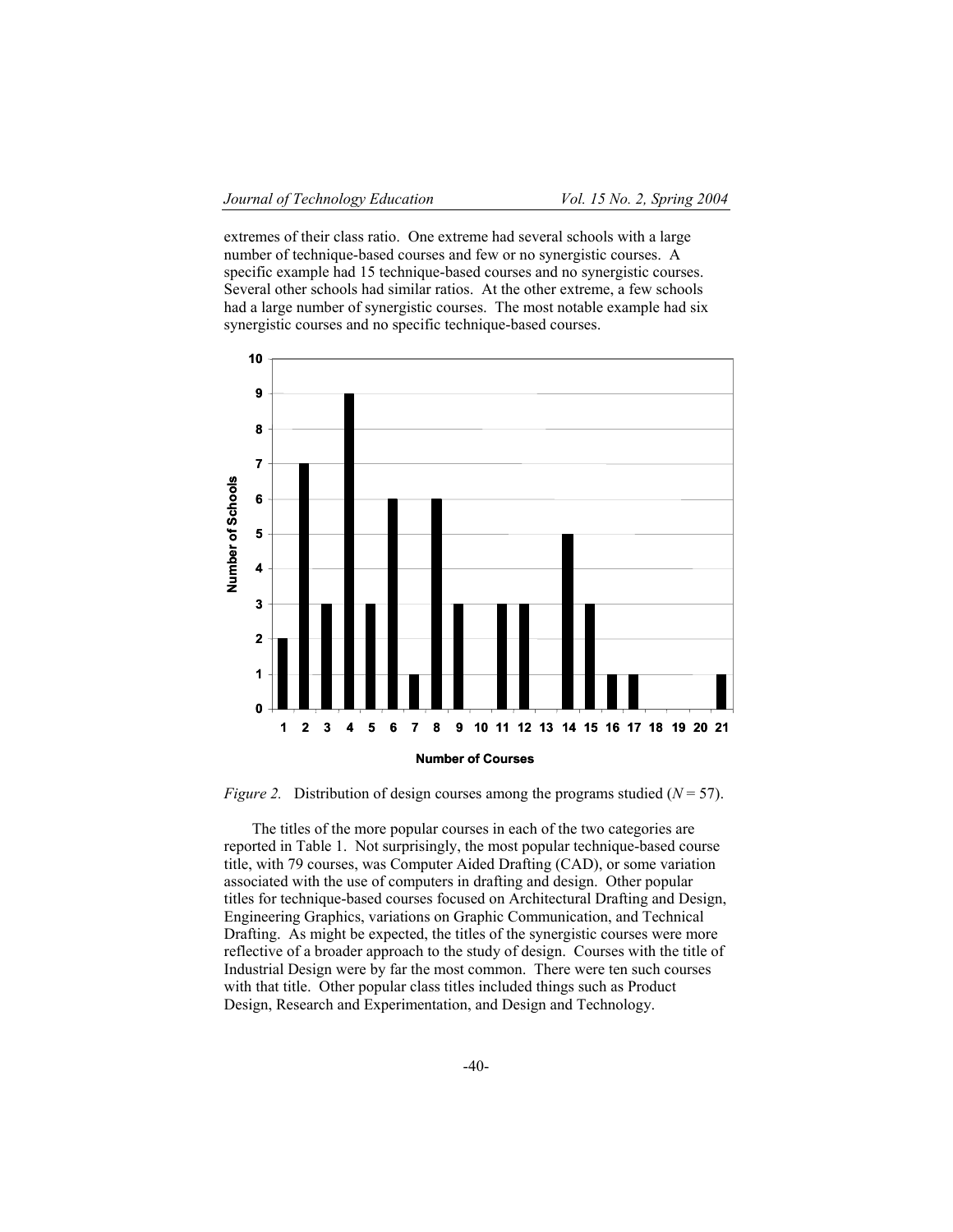

*Figure 3.* Comparison of required versus elective design courses by course type.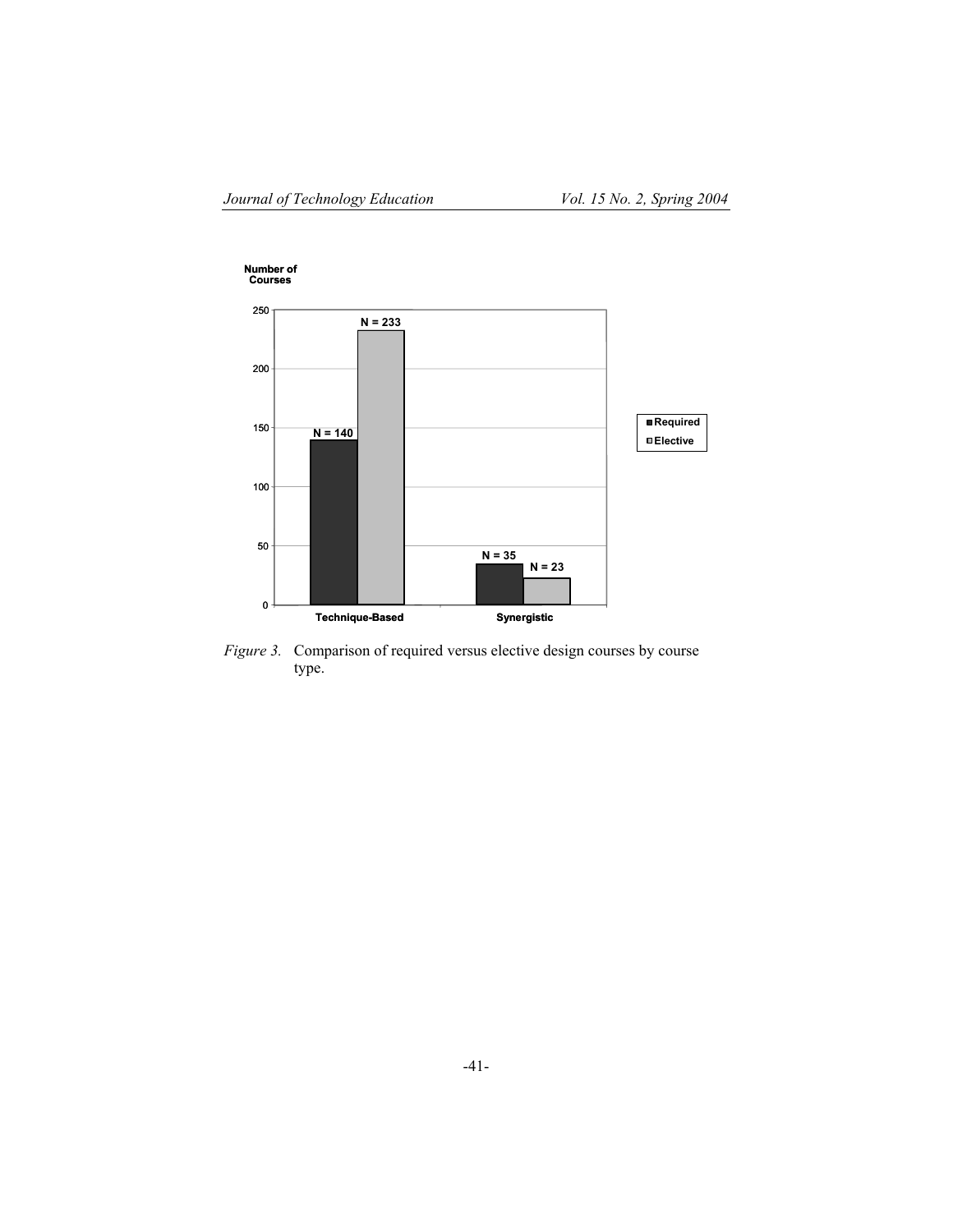

*Figure 4.* Percentage comparison of required versus elective design courses by course type.

Though several schools specifically required or recommended that certain courses be taken in a study of design course sequence, the researchers were not able to ascertain a consistent nationwide pattern on this matter. A possible reason for this might include how schools administratively organize their curriculum (i.e., processes, systems, clusters, etc.). Another explanation may have been that materials that express such a course sequence were available to academic advisors and students at the colleges and universities, but were not readily available through other public forums.

## **Table 1**

*The Most Popular Course Titles for the Study of design* 

| Technique-based                |    | <b>Synergistic</b>           |    |
|--------------------------------|----|------------------------------|----|
| <b>Course Title</b>            | n  | <b>Course Title</b>          | n  |
| <b>Computer Aided Drafting</b> | 79 | <b>Industrial Design</b>     | 10 |
| Technical Drafting/Drawing     | 34 | Design and Technology        |    |
| Architectural Drafting and     | 29 | Product Design               |    |
| Design                         |    |                              |    |
| <b>Engineering Graphics</b>    | 14 | Research and Experimentation |    |
| Graphic Communications         | 8  | Design Problems/Problem      |    |
|                                |    | Solving                      |    |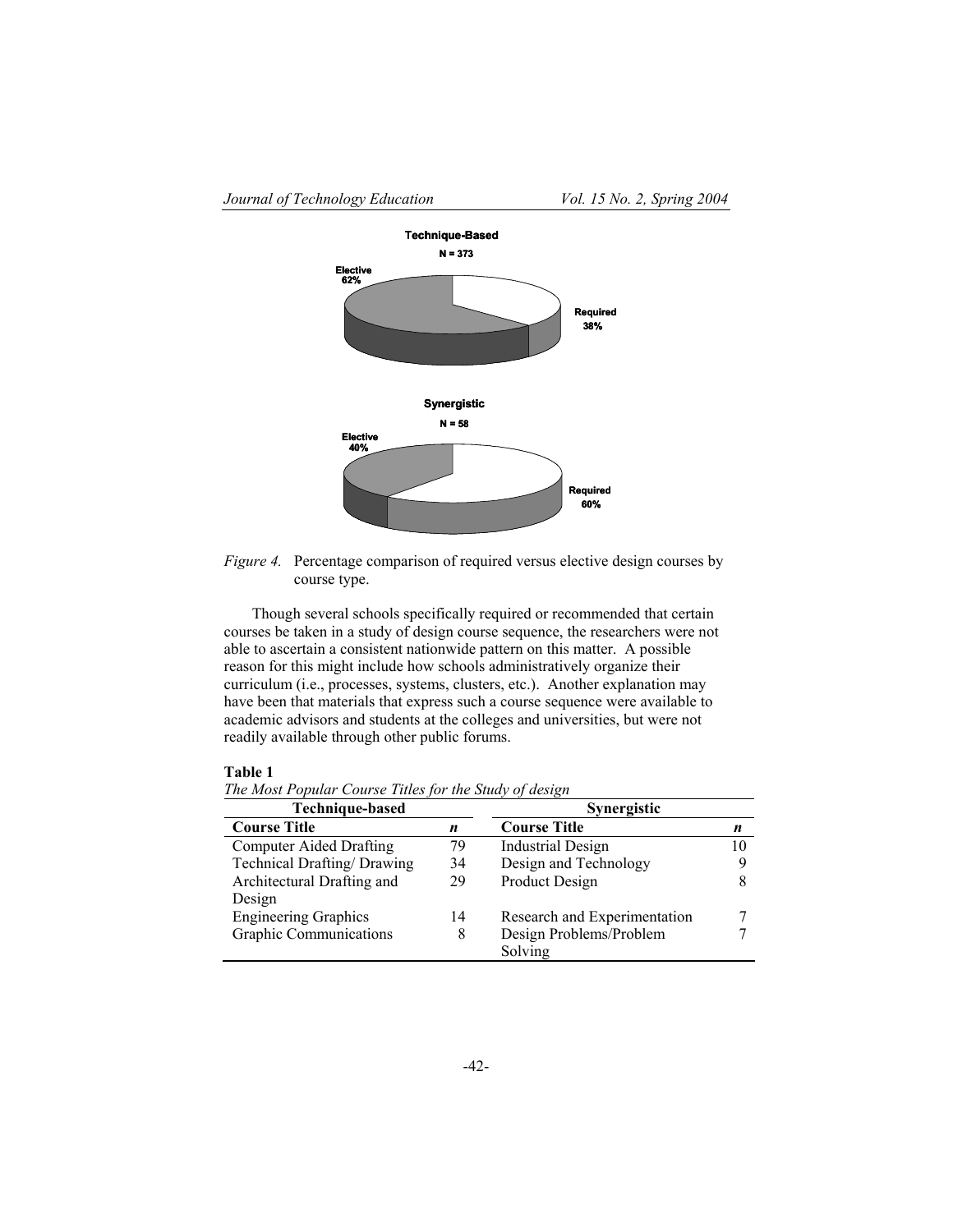The material examined for this research provided no indication as to whether any of the courses were specifically organized to address the design components of the *Standards*. A possible explanation for the lack of evidence on this matter is that the *Standards* were less than three years old when the data were collected, and thus, such changes were only just beginning to be made. Also, specific references to the *Standards* as an organizing force for a class may have been imbedded in the less public course material, such as the course syllabus and activities list.

An examination of the geographic distribution of technique-based and synergistic courses simply reflected the distribution of technology teacher education programs (see Figure 5). The researchers thought that there might be a geographic pattern to the way that design-related courses were distributed, perhaps reflecting regional differences in the interpretation of design as a component of technology teacher education or influences by government agencies, school programs, and groups or individuals toward that interpretation. However, the distribution of the two types of courses appears to be entirely random.



*Figure 5.* Geographic distribution, by state, of design courses among teacher education programs.

## **Conclusions**

Since this was only an observational study, there was no determination of the benefits or the drawbacks of either type of class, and there was no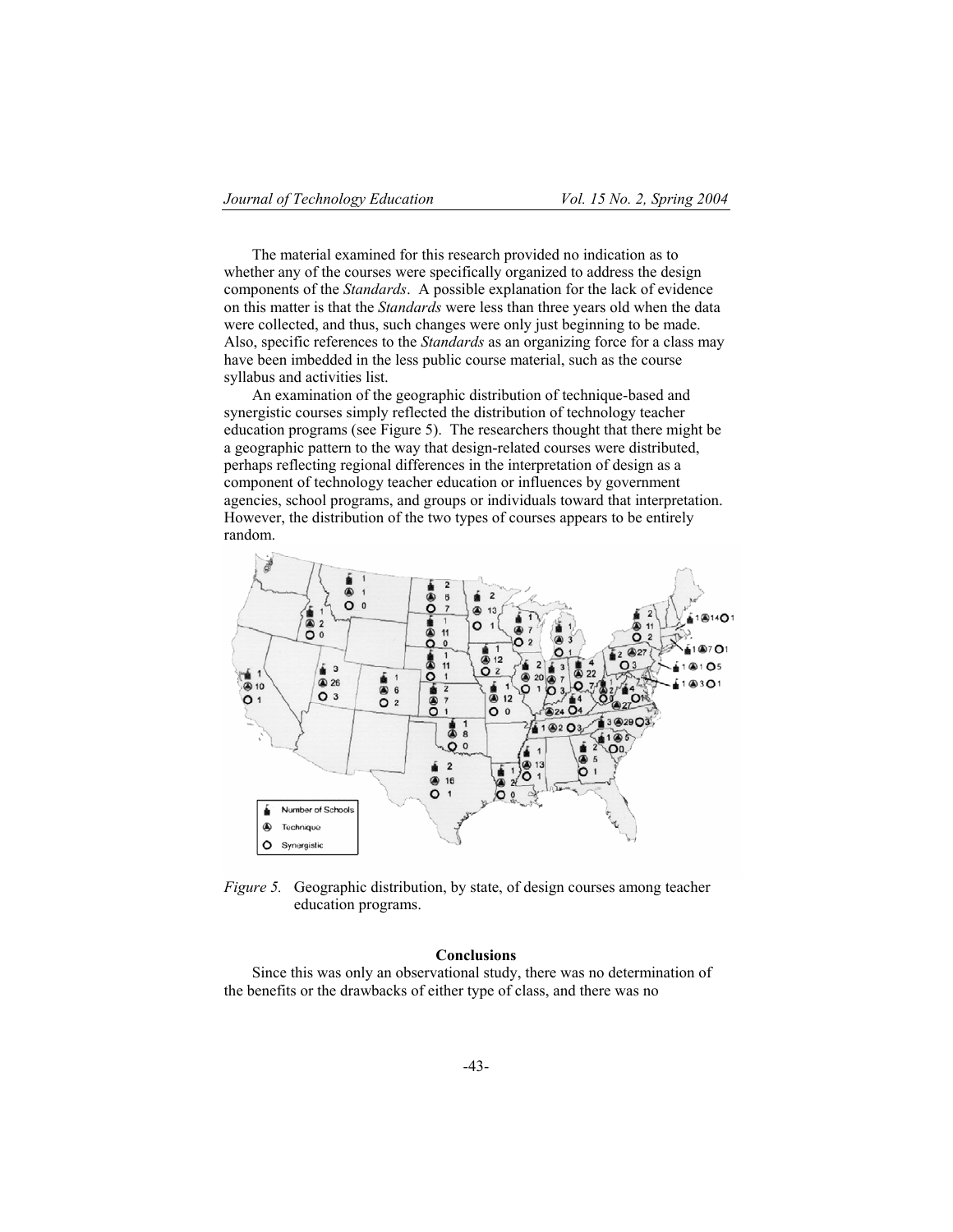determination of an ideal ratio between the two types of courses. However, the current status of the study of design in the curriculum content experienced by pre-service technology teachers during their undergraduate studies indicates a profession that is deeply rooted in the technical aspects of the design process. With the release and the subsequent acceptance of the *Standards* as a professional yardstick by which technological literacy can be measured, it could be expected that the content and organization of the courses for the study of design during the undergraduate experience will evolve to reflect a broader understanding of the influence of design toward the study of technology.

#### **Recommendations**

The lack of similar data in the literature prevented a comparison between the past and the present. However, future research could be done to measure the type and amount of change that has occurred since these data were collected. This information will be helpful in tracking the changes made by the undergraduate technology teacher education programs as they make adjustments in their curricula to reflect the technological literacy goals and objectives of the *Standards*. In-depth research could also be done on the specific content of both types of courses to determine how they relate to the goals and objectives of the *Standards.* Finally, research could also be done to identify an ideal ratio of technique-based and synergistic courses in an undergraduate curriculum. As stated previously, this study was intended to be the first in a series of investigations into the nature and status of the study of design in technology teacher education. During the next several years, the researchers will be initiating studies into these and other questions on this subject using this study as a foundation upon which to build.

University administrators and faculty have a responsibility to provide their students with an educational experience that prepares them for long and successful careers as technology educators. The findings of this research should serve as one piece of the puzzle in determining how they can meet that responsibility.

#### **References**

- Buchanan, R. (1998). Education and professional practice in design. *Design Issues*, *14*(2), 63-66.
- Crowl, T. (1993). *Fundamentals of educational research*. Madison, WI: Brown and Benchmark.
- Foster, W.T. (1996). A research agenda for technology education. *The Technology Teacher*, *56*(1), 31-33.
- Foster, W.T. (1992). Topics and methods of recent graduate student research in industrial education and related fields. *Journal of Industrial Teacher Education*, *30*(1), 59-72.
- Gersten, R. (n.d.). *Types of research and their roles in improving practice*. Retrieved June 13, 2003, from University of Oregon, Eugene Research Institute Web site: http://www.ld.org/research/research-types.cfm